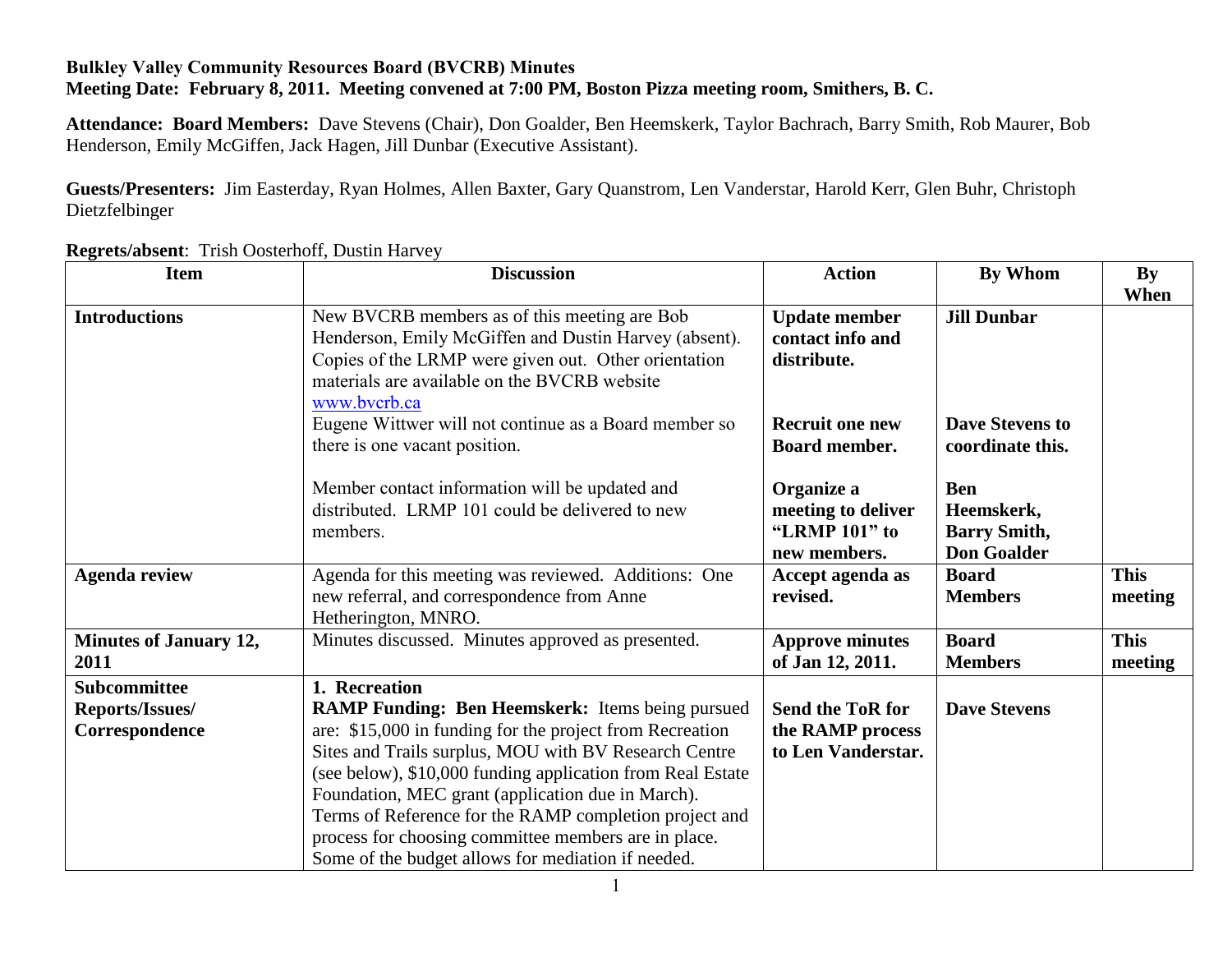| <b>Item</b> | <b>Discussion</b>                                                                                                                                                                                                                                                                                                                                                                                                                                                                                                                                                                                                                                                                                                                                                | <b>Action</b>                                                                                                                                | <b>By Whom</b>                                                                             | <b>By</b> |
|-------------|------------------------------------------------------------------------------------------------------------------------------------------------------------------------------------------------------------------------------------------------------------------------------------------------------------------------------------------------------------------------------------------------------------------------------------------------------------------------------------------------------------------------------------------------------------------------------------------------------------------------------------------------------------------------------------------------------------------------------------------------------------------|----------------------------------------------------------------------------------------------------------------------------------------------|--------------------------------------------------------------------------------------------|-----------|
|             |                                                                                                                                                                                                                                                                                                                                                                                                                                                                                                                                                                                                                                                                                                                                                                  |                                                                                                                                              |                                                                                            | When      |
|             | 2. Mining and Energy Development<br>Rob Maurer: Re: Paul Wodjak had been recommended<br>as speaker for an upcoming meeting; however, he will be<br>presenting a similar talk at the Rock Talk conference on<br>February 24, 2011 in Smithers. Members could attend that<br>session. Rob suggests as an alternative Steve Jennings of<br>Rescan. Spending on exploration in 2010 was at a record<br>level of 172 million, compared to 65 million in 2009 – this<br>may or may not translate into increased mining activity in<br>the TSA.                                                                                                                                                                                                                         | <b>Ask Steve Jennings</b><br>what status of Blue<br>Pearl project is.<br><b>Invite Steve</b><br>Jennings to an<br>upcoming BVCRB<br>meeting. | <b>Rob Maurer</b><br><b>Rob Maurer</b>                                                     |           |
|             | 3. Forestry, Range and Agriculture<br>Dave reviewed the referral process for new members: A<br>newly received referral goes to the relevant subcommittee<br>for research and drafting of a response; the draft goes out<br>to all members for comments and revision if needed, final<br>response is presented at a meeting whenever possible;<br>response is sent out once agreement has been reached on<br>the contents.<br>Ben: Perhaps the Board should focus on upcoming RAMP<br>and Revisiting the Balance workshop and spend less time<br>on referrals, looking at a summary at year end.<br>Discussion: Board will proceed as usual with referral<br>reviews for now.<br>McConnell referral: Forestry, Range and Agriculture<br>subcommittee will review. | <b>Review McConnell</b><br>referral and<br>prepare draft<br>response.                                                                        | <b>Barry Smith/</b><br>Forestry,<br><b>Range and</b><br><b>Agriculture</b><br>subcommittee |           |
|             | <b>Telkwa Wildfire Control Plan:</b><br>According to the e-mail received from Anne Hetherington,<br>Jay Gilden and David Belford will be applying to the Real<br>Estate Foundation of BC for funding to allow additional,<br>more detailed planning work on this project.                                                                                                                                                                                                                                                                                                                                                                                                                                                                                        |                                                                                                                                              |                                                                                            |           |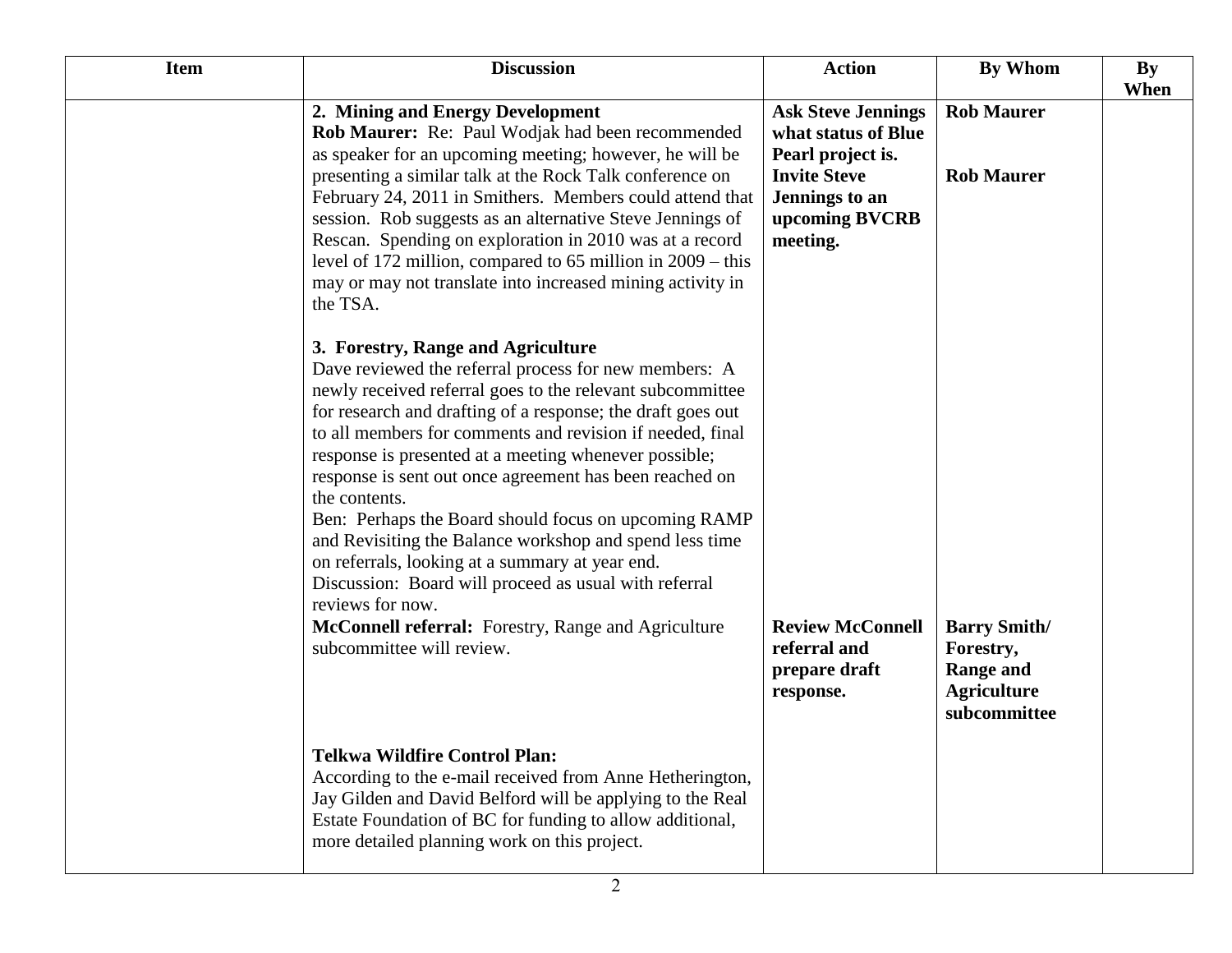| <b>Item</b>                                                             | <b>Discussion</b>                                                                                                                                                                                                                                                                                                                                                                                                                                                                                                                                                                                                                                                                                                                                                                                                                                                                                                                                                                                                                                                                                                                                                                                                                                                                                                                                                                                                                                                                         | <b>Action</b>                                                        | <b>By Whom</b>       | <b>By</b>   |
|-------------------------------------------------------------------------|-------------------------------------------------------------------------------------------------------------------------------------------------------------------------------------------------------------------------------------------------------------------------------------------------------------------------------------------------------------------------------------------------------------------------------------------------------------------------------------------------------------------------------------------------------------------------------------------------------------------------------------------------------------------------------------------------------------------------------------------------------------------------------------------------------------------------------------------------------------------------------------------------------------------------------------------------------------------------------------------------------------------------------------------------------------------------------------------------------------------------------------------------------------------------------------------------------------------------------------------------------------------------------------------------------------------------------------------------------------------------------------------------------------------------------------------------------------------------------------------|----------------------------------------------------------------------|----------------------|-------------|
|                                                                         |                                                                                                                                                                                                                                                                                                                                                                                                                                                                                                                                                                                                                                                                                                                                                                                                                                                                                                                                                                                                                                                                                                                                                                                                                                                                                                                                                                                                                                                                                           |                                                                      |                      | When        |
| <b>Revisiting the Balance</b><br>Workshop                               | Presentation by Glen Buhr, Stewardship Officer, Skeen-Stikine, MNRO<br>Glen provided an overview of the status of the mountain pine beetle (MPB) infestation in the TSA. Timber<br>harvesting plans may need to shift due to the effects on timber supply. LRMP zones may need to be adjusted, while<br>maintaining the 10 % budget. Glen provided a handout with response to Dave Stevens: "What's driving the need<br>for this workshop?" as well as a tentative agenda.<br>Discussion: How successful has logging been at controlling the MPB? In Districts to the East, it hasn't been.<br>However, here the attack has been spotty, and not as heavy. When will decisions need to be made? There is greater<br>urgency in the southern portion of the TSA – PIR would like guidelines by this summer. Several groups have<br>proposed a project to carry out a spatial analysis of LRMP objectives. This may be helpful information but<br>workshop shouldn't wait until this info is available.<br>The BVCRB Monitoring and Land Use Planning subcommittee will take part in the workshop. It is hoped that a set<br>of principles to govern adjustments could be developed during the workshop. Support for the workshop – PIR will<br>provide space; Oscar's Source for Sports will sponsor one lunch, the Bulkley Valley Credit Union will provide<br>\$1000, the Smithers Exploration Group will provide some support, and other funding or in-kind contributions may<br>arise. |                                                                      |                      |             |
| <b>Subcommittee</b><br>Reports/Issues/<br>Correspondence<br>(continued) | <b>4. LWBC Referrals and Land Tenures</b><br><b>Response to suggested revisions to referral form:</b> Dave<br>contacted Ruth Edwards who said that the response is<br>being worked on. The revised form calls for additional<br>information to be supplied, such as LRMP zone, which<br>would help the Board reduce time spent on researching<br>referrals.<br>5. Water and Fish: No update.<br>6. Monitoring and Land Use Plans: See "Revisiting the<br>Balance".                                                                                                                                                                                                                                                                                                                                                                                                                                                                                                                                                                                                                                                                                                                                                                                                                                                                                                                                                                                                                        |                                                                      |                      |             |
| <b>Administration</b>                                                   | Memorandum of Understanding with the BV Research<br>Centre: Draft MOU has been circulated. BVCRB agrees<br>with this plan in principle. Board members need to submit<br>further comments ASAP to Ben. Response will be<br>finalized by the end of the week.<br>Don Goalder attended Pierce Clegg book signing on<br>behalf of the BVCRB.                                                                                                                                                                                                                                                                                                                                                                                                                                                                                                                                                                                                                                                                                                                                                                                                                                                                                                                                                                                                                                                                                                                                                  | <b>Submit comments</b><br>on MOU with<br><b>BVRC ASAP to</b><br>Ben. | <b>Board members</b> | <b>ASAP</b> |